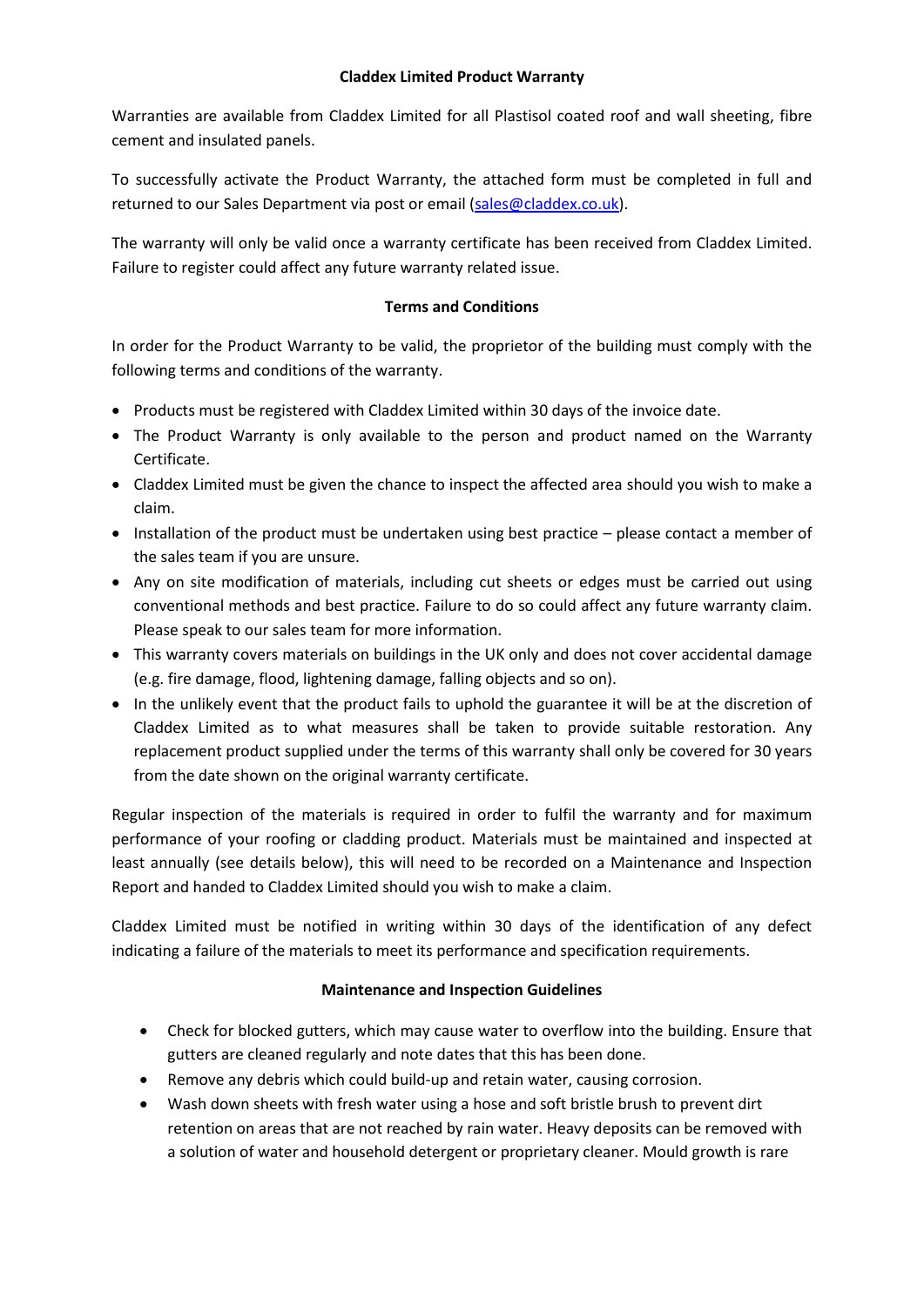but can affect the appearance of the building. In a coastal environment regular washing should be undertaken to stop the build-up of salt.

- Local Damage Assess the extent of the damage and either touch up or paint over the affected area. Trim off or abrade any edges back to clean bright metal and repaint to avoid corrosion.
- Conditions of fixings Fixings can cause leaks or rust staining on the surface of the panels so ensure that any loose or heavily corroded fixings are tightened and replaced where required. Do not over tighten fixings.

#### **Example Inspection and Maintenance Report**

|                                                                                                                                                                                                             | Date of installation: 01/01/2030 |                                                                                                                                                                                                                                                      |  |
|-------------------------------------------------------------------------------------------------------------------------------------------------------------------------------------------------------------|----------------------------------|------------------------------------------------------------------------------------------------------------------------------------------------------------------------------------------------------------------------------------------------------|--|
| Inspected by: John Smith<br>Comments and action taken: New roof sheets installed by professional and<br>experienced contractor and fitted according to Claddex Limited recommended<br>fitting instructions. |                                  |                                                                                                                                                                                                                                                      |  |
|                                                                                                                                                                                                             |                                  |                                                                                                                                                                                                                                                      |  |
| Date:                                                                                                                                                                                                       | Inspected by:                    | <b>Comments and action taken:</b>                                                                                                                                                                                                                    |  |
| 01/01/2027                                                                                                                                                                                                  | John Smíth                       | Slight build-up of debris on areas of the roof<br>not reached and cleaned by rain water -<br>debrís removed from affected area, washed<br>and cleaned with water and a soft bristled<br>brush.                                                       |  |
| 01/01/2028                                                                                                                                                                                                  | John Smíth                       | Paint coat slightly damaged on roof sheets<br>by debrís buíld up. Painted affected area<br>with specialised touch up paint<br>recommended by Claddex Limited.                                                                                        |  |
| 01/01/2029                                                                                                                                                                                                  | John Smíth                       | Build-up of debris in rain water system<br>caused a build-up of water on the roof<br>sheets over the winter. Slight erosion to<br>edges of roof sheets in the affected area.<br>Edges cleaned and touched up as necessary<br>with specialised paint. |  |